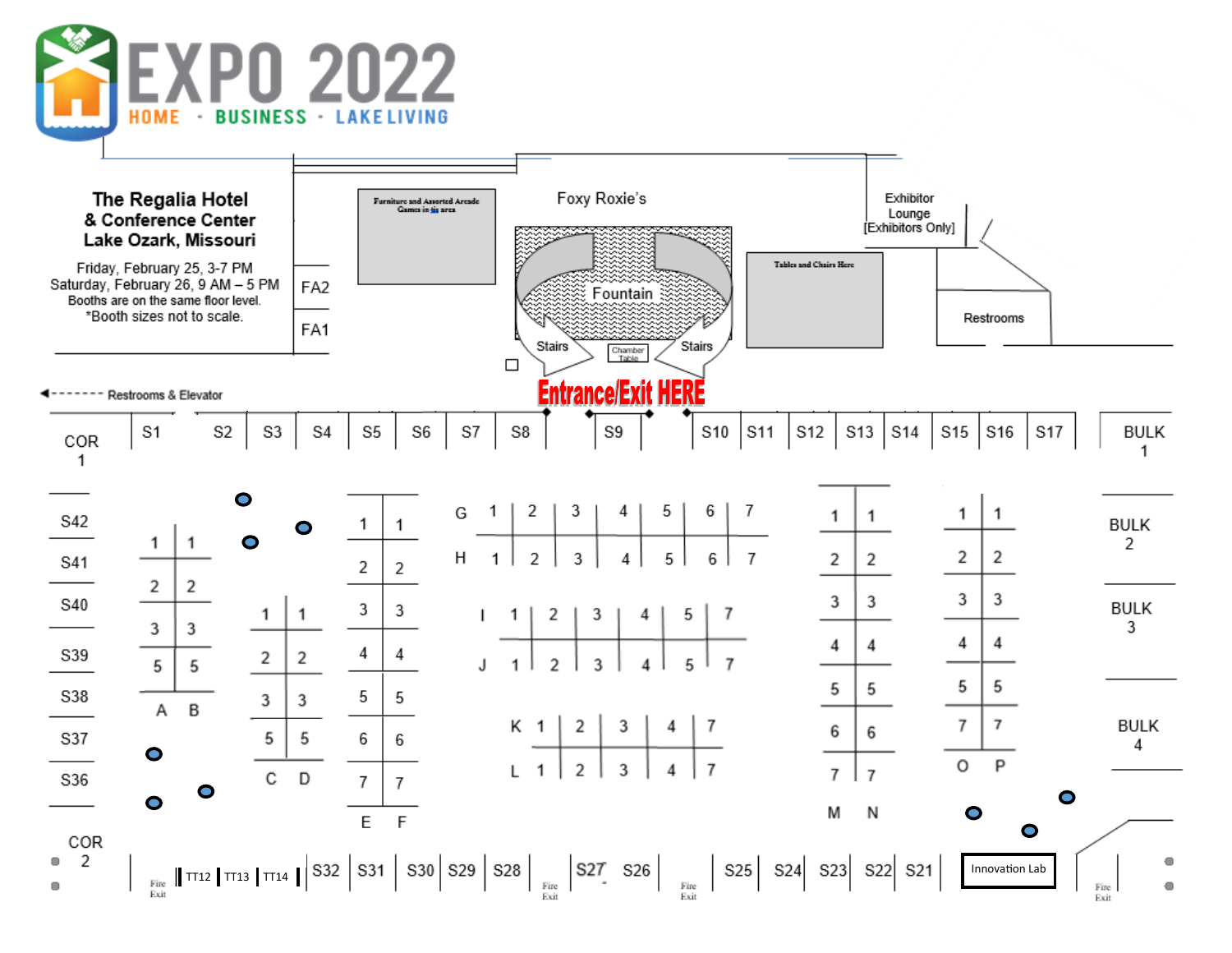| <b>BOOTH ASSIGNED</b> | <b>COMPANY</b>                            |
|-----------------------|-------------------------------------------|
| A1                    | American Sun Control                      |
| A2                    | LeafFilter North, LLC                     |
| A <sub>3</sub>        | <b>Red Carpet Trophy</b>                  |
| A5                    | <b>Raising Solutions LLC</b>              |
| B1                    | American Sun Control                      |
| <b>B2</b>             | Bella Vida                                |
| B <sub>3</sub>        | Bella Vida                                |
| <b>B5</b>             | Lake of the Ozarks Stop Human Trafficking |
| C1                    | Better Homes & Gardens Lake Realty        |
| C <sub>2</sub>        | PEP Waterproofing & Foundation Repair LLC |
| C <sub>3</sub>        | <b>Cabinetry Pros</b>                     |
| C <sub>5</sub>        |                                           |
| D <sub>1</sub>        | Better Homes & Gardens Lake Realty        |
| D <sub>2</sub>        | Reliable Home Improvements                |
| D <sub>3</sub>        | Reliable Home Improvements                |
|                       |                                           |

| <b>BOOTH ASSIGNED</b> | COMPANY                       |
|-----------------------|-------------------------------|
| D <sub>5</sub>        |                               |
| E1                    | Seal Smart LLC                |
| E2                    | Seal Smart LLC                |
| E3                    | Wavelengths US Cellular       |
| E4                    |                               |
| E5                    | Dream Home Construction       |
| E6                    | Movement Mortgage LLC         |
| E7                    | LO Profile                    |
| F1                    | Heritage Bank of the Ozarks   |
| F <sub>2</sub>        | Jennings Insurance Group      |
| F3                    | Paul Davis Emergency Services |
| F4                    | Lincoln Marine                |
| F <sub>5</sub>        | Lincoln Marine                |
| F <sub>6</sub>        |                               |
| F7                    | Kitchen Craft                 |
| G <sub>1</sub>        | Lindysprings                  |
| G2                    | Lindysprings                  |
| G3                    | Lindysprings                  |
| G4                    | <b>Hayes Construction</b>     |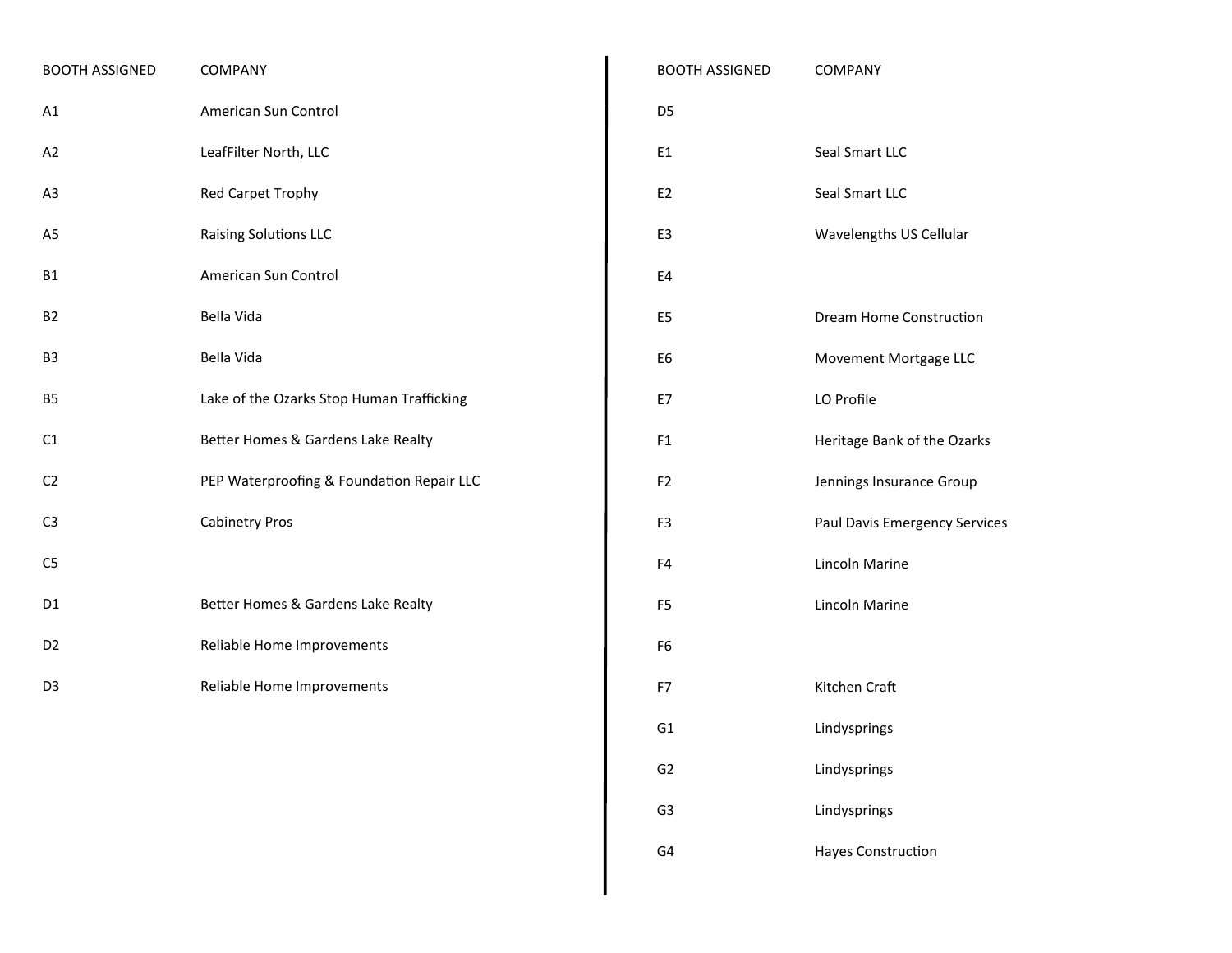| <b>BOOTH ASSIGNED</b> | COMPANY                                      |
|-----------------------|----------------------------------------------|
| G <sub>5</sub>        | Hayes Construction                           |
| G <sub>6</sub>        | Ashely Swegle - American National            |
| G7                    | CADV/Kids Harbor                             |
| Η1                    | Tom's Air Conditioning                       |
| H <sub>2</sub>        | Tom's Air Conditioning                       |
| H3                    | Heart to Heart Center for Women's Ministries |
| H4                    | Freedom Boat Club                            |
| H5                    |                                              |
| Η6                    | Sun Solar                                    |
| Н7                    | <b>Autumn Exteriors</b>                      |
| $\mathbf{11}$         | Adair's Animal Nuisance Trapping             |
| 12                    | <b>Continental Siding Supply</b>             |
| 13                    | <b>Continental Siding Supply</b>             |
| 14                    | Culligan Lake of the Ozarks                  |
| 15                    | Lake Arts Council                            |
| 17                    | <b>Innovative Shade Solutions</b>            |
| J1                    | Adair's Animal Nuisance Trapping             |
| J2                    | Renewal By Anderson                          |
|                       |                                              |

| <b>BOOTH ASSIGNED</b> | <b>COMPANY</b>                                        |
|-----------------------|-------------------------------------------------------|
| J3                    | MO Job Center                                         |
| J4                    | <b>State Fair Community College</b>                   |
| J <sub>5</sub>        | <b>New Spring Wellness</b>                            |
| J7                    | <b>Innovative Shade Solutions</b>                     |
| K1                    | Lake Ozark Water & Sewer                              |
| K <sub>2</sub>        | Keys to the Lake, LLC                                 |
| K <sub>3</sub>        | Children's Learning Center                            |
| K4                    | Ryan Bridges Candidate for Associate Circuit<br>Judge |
| K7                    | <b>Buckholder Truck Sales LLC</b>                     |
| L1                    | Hemp Hemp Hooray                                      |
| L <sub>2</sub>        | H <sub>2</sub> Only                                   |
| L3                    | Lake of the Ozarks Watershed Alliance                 |
| L4                    | The BEAM Lighthouse Recovery Community<br>Center      |
| L7                    | <b>Buckholder Truck Sales LLC</b>                     |
|                       |                                                       |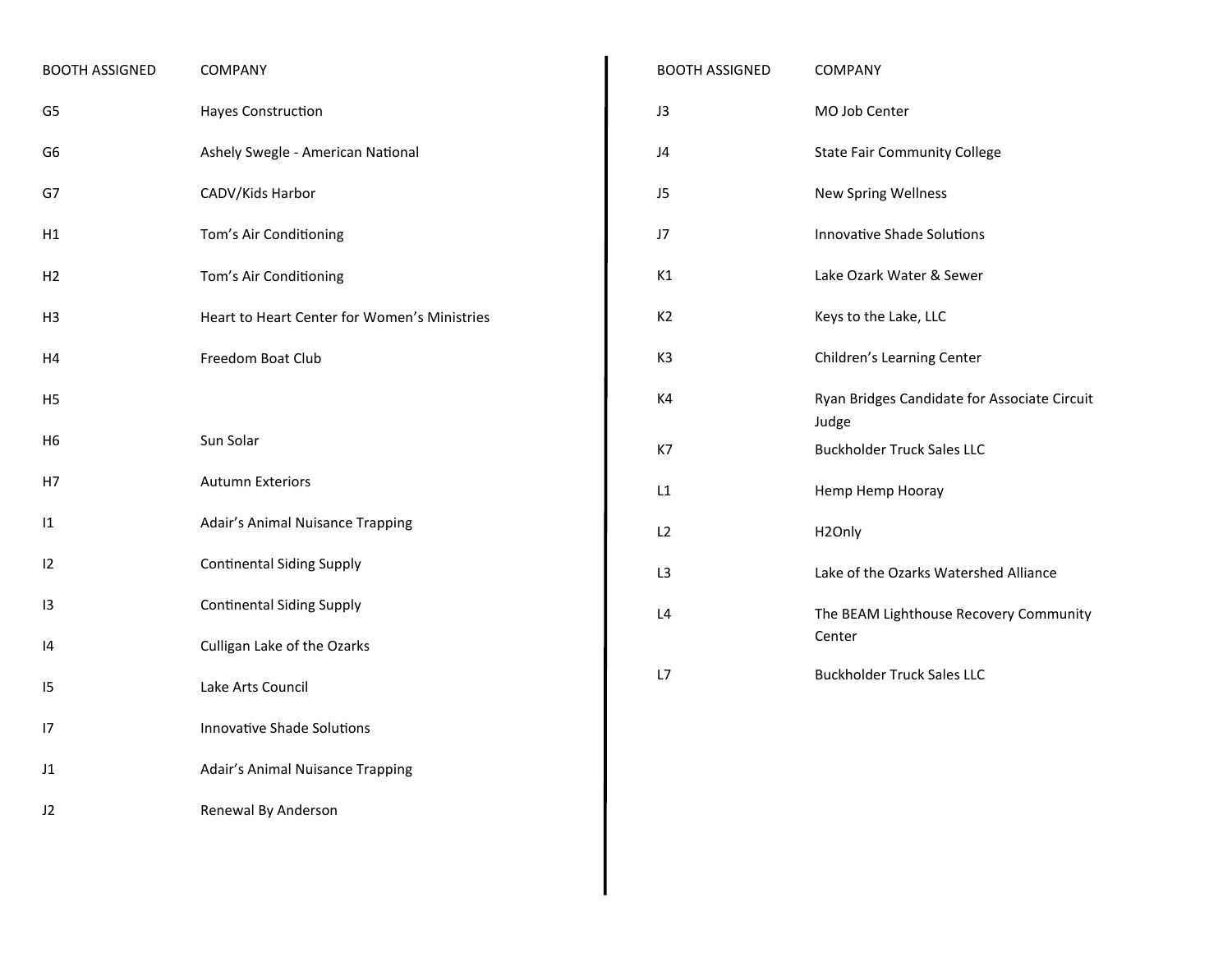| <b>BOOTH ASSIGNED</b> | COMPANY                                 |
|-----------------------|-----------------------------------------|
| M1                    | Poly Lift Boat Lifts                    |
| M <sub>2</sub>        | Poly Lift Boat Lifts                    |
| M <sub>3</sub>        | Poly Lift Boat Lifts                    |
| M4                    | Poly Lift Boat Lifts                    |
| M5                    | Maasen Insurance Services, LLC/ Div. of |
| M6                    | <b>Extensive Detailing</b>              |
| M7                    | Reinhold Electric                       |
| N1                    | Elite Roofing                           |
| N <sub>2</sub>        | <b>Elite Roofing</b>                    |
| N <sub>3</sub>        |                                         |
| N4                    |                                         |
| N <sub>5</sub>        | Alzheimer's Association                 |
| N <sub>6</sub>        | Alzheimer's Association                 |
| N7                    | Reinhold Electric                       |
| 01                    | Wall's HVAC                             |
| O <sub>2</sub>        | Seal Once at the Lake                   |
| O <sub>3</sub>        | <b>Edward Jones</b>                     |
| O <sub>4</sub>        |                                         |
| O <sub>5</sub>        | OzarkAwsome.com                         |

| <b>BOOTH ASSIGNED</b> | COMPANY                                                                        |
|-----------------------|--------------------------------------------------------------------------------|
| 07                    | OzarkAwsome.com                                                                |
| P1                    | Wall's HVAC                                                                    |
| P2                    | <b>DECO Insurance Agency</b>                                                   |
| P <sub>3</sub>        | <b>LOCLG</b>                                                                   |
| P4                    | Lake TV                                                                        |
| P5                    | United States Coast Guard Auxiliary                                            |
| P7                    | Edge Rail & Screen                                                             |
| S <sub>1</sub>        | Comfort Care Heating & Air Conditioning                                        |
| S2                    | Comfort Care Heating & Air Conditioning                                        |
| S3                    | Lake of the Ozarks Water Safety Council &<br>Captain Association's of Missouri |
| S4                    | Bob's No Wake Zone Boating Radio Show                                          |
| S5                    | KJF Architecture                                                               |
| S6                    | Above & Beyond Roofing                                                         |
| S7                    | Above & Beyond Roofing                                                         |
| S8                    | Oak Star Bank                                                                  |
| S9                    | <b>Central Ozarks Medical Center</b>                                           |
| S <sub>10</sub>       | CBOLO                                                                          |